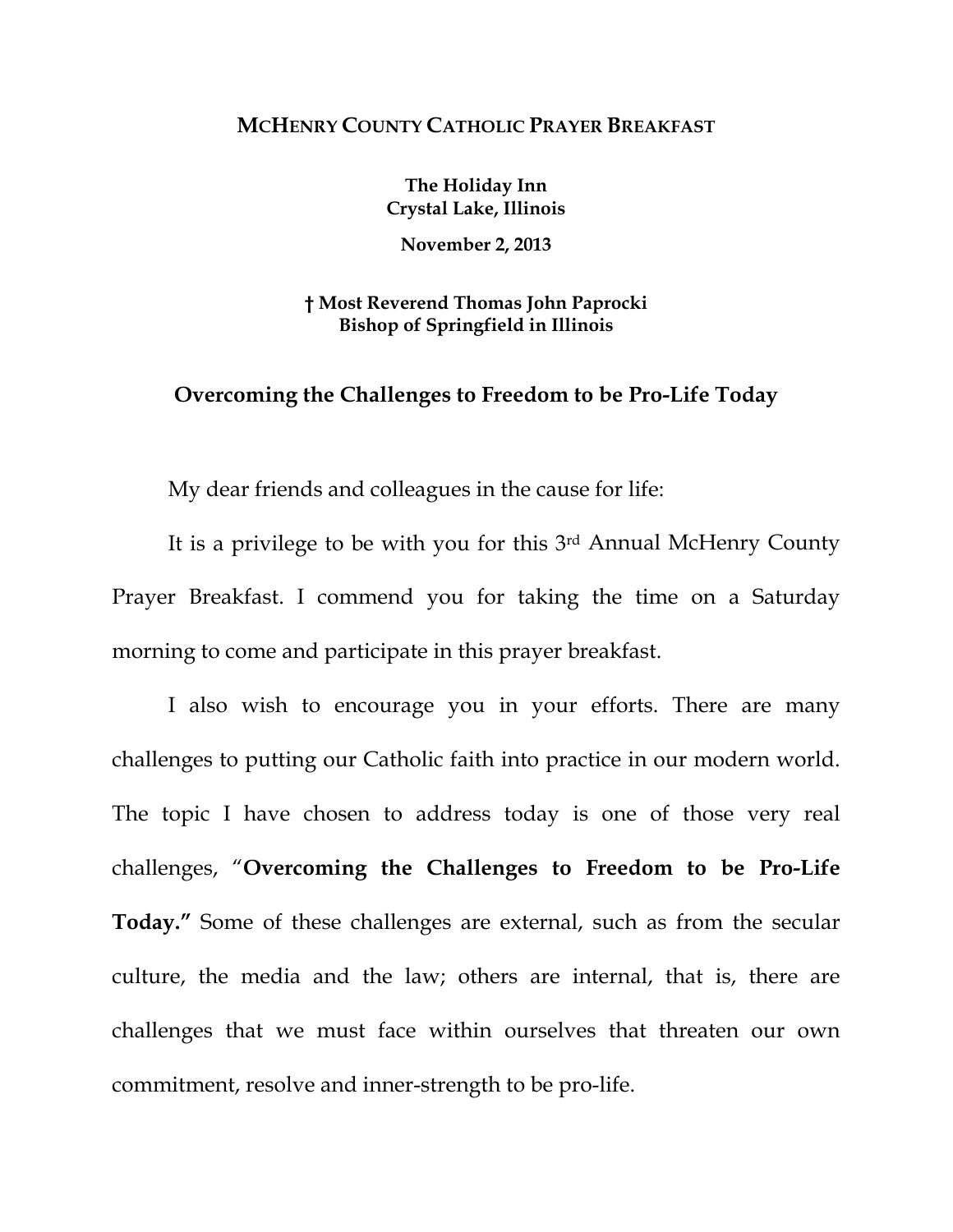I know that such encouragement is greatly needed for the important work that you do in a secular culture that is increasingly hostile to our message of speaking out for the protection of unborn babies. I also realize that some of you may be discouraged by media reports in the past few weeks about some recent comments by Pope Francis that make it appear that the Holy Father's resolve in the struggle against abortion is weakening and, as a result, that the teaching of the Catholic Church will soon be relaxed. I do not blame the Pope for your discouragement; I blame the news reports that only report selected passages of the Pope's remarks that fit their editorial narrative and their political agenda.

The teaching of Pope Francis must be understood in its fullness, not just the media's sound bites. My purpose today will be to encourage you by focusing on some very important words of Pope Francis that the media have not generally reported, but which should indeed give you encouragement. The Pope speaks frequently in public and often at great length, such as his recent 12,000 word interview, so obviously I cannot repeat all of his words here. Therefore, I strongly encourage you to read his recent interview in full, which was published in several Jesuit publications.1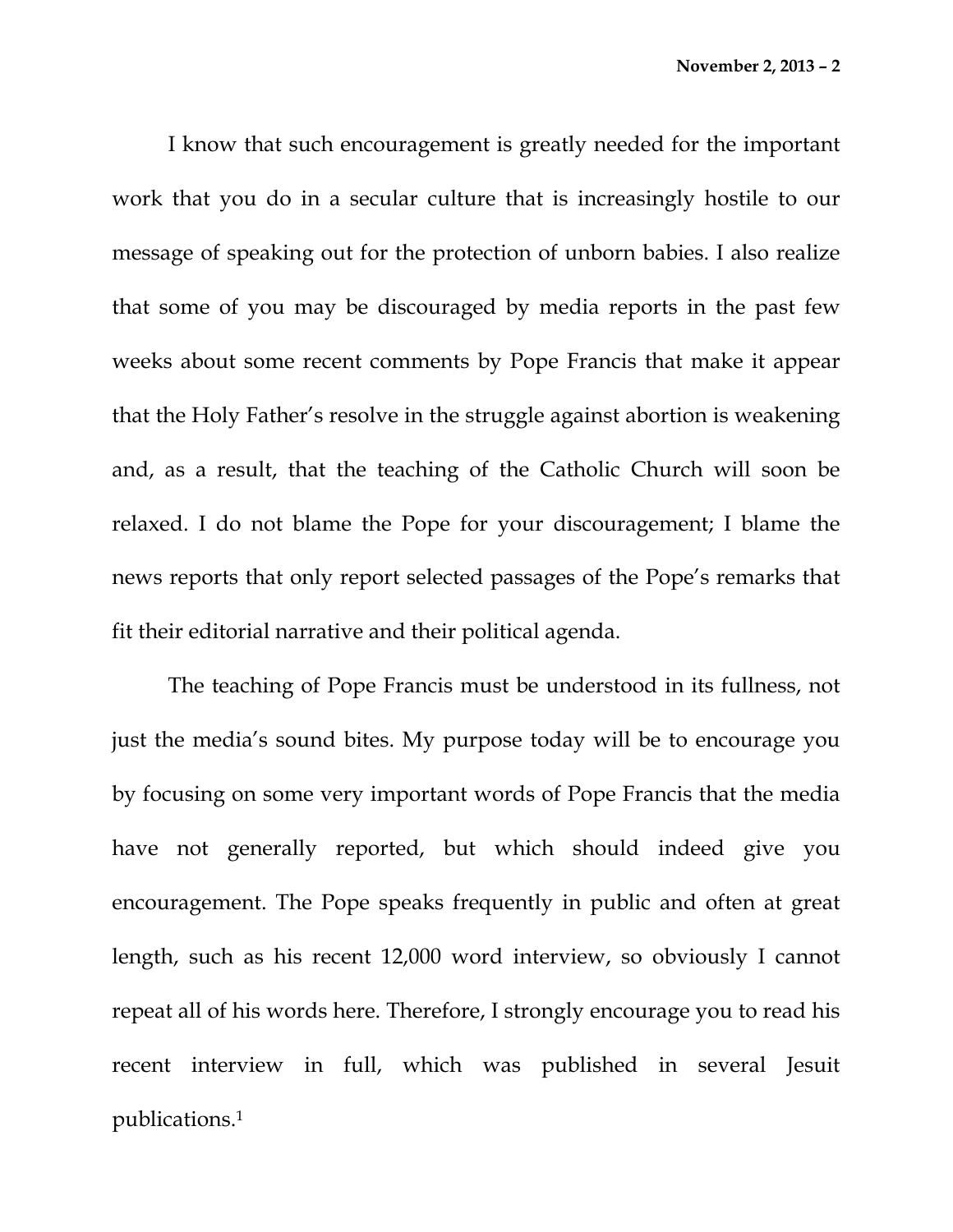From the media reports, you are probably aware that Pope Francis said, in that interview, that "We cannot insist only on issues related to abortion, gay marriage and the use of contraceptive methods. This is not possible. I have not spoken much about these things, and I was reprimanded for that." But immediately after that, he added, "But when we speak about these issues, we have to talk about them in a context. The teaching of the church, for that matter, is clear and I am a son of the church, but it is not necessary to talk about these issues all the time."2

Indeed, we must also talk about the doctrine of our faith, which is why we have Catholic schools, religious education, colleges and universities. We must also talk about caring for the sick and the elderly, which is why we have Catholic hospitals, health care institutions, nursing homes and retirement centers. We must also talk about the poor, which is why we have Catholic Charities, St. Vincent de Paul Societies and other social service agencies. We must also talk about helping people around the world in times of crisis and emergencies, which is why we have Catholic Relief Services. We must also talk about caring for the needs of immigrants, which is why we have Catholic Refugee and Migration Services. The list goes on and on.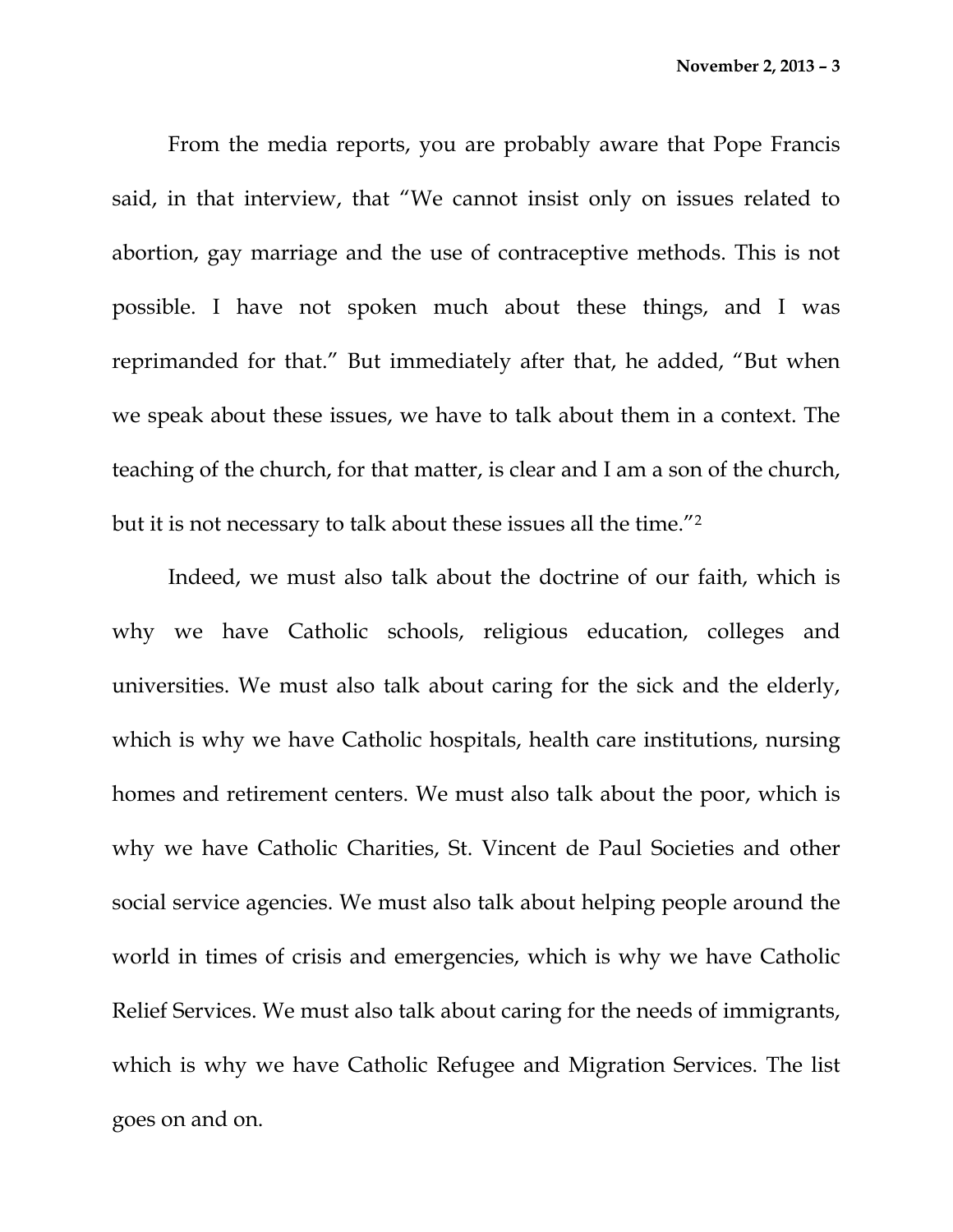You may not be aware, because of the lack of media reports, that just one day after his lengthy interview was made public, Pope Francis soundly condemned abortion in an address that he delivered to a group of Catholic doctors. The Holy Father said, "Every unborn child, though unjustly condemned to be aborted, has the face of the Lord, who even before his birth, and then as soon as he was born, experienced the rejection of the world."

Pope Francis condemned the "throwaway culture" abortion promotes, saying, "Our response to this mentality is a 'yes' to life, decisive and without hesitation. 'The first right of the human person is his life. He has other goods and some are precious, but this one is fundamental –- the condition for all the others.'"

The Holy Father described a contradiction whereby scientists pursue cures for diseases but snuff out human life in abortion. He said, "On the one hand we see progress in the field of medicine, thanks to the work of scientists who passionately and unreservedly dedicate themselves to the search for new cures. On the other hand, however, we also encounter the risk that doctors lose sight of their identity in the service of life."3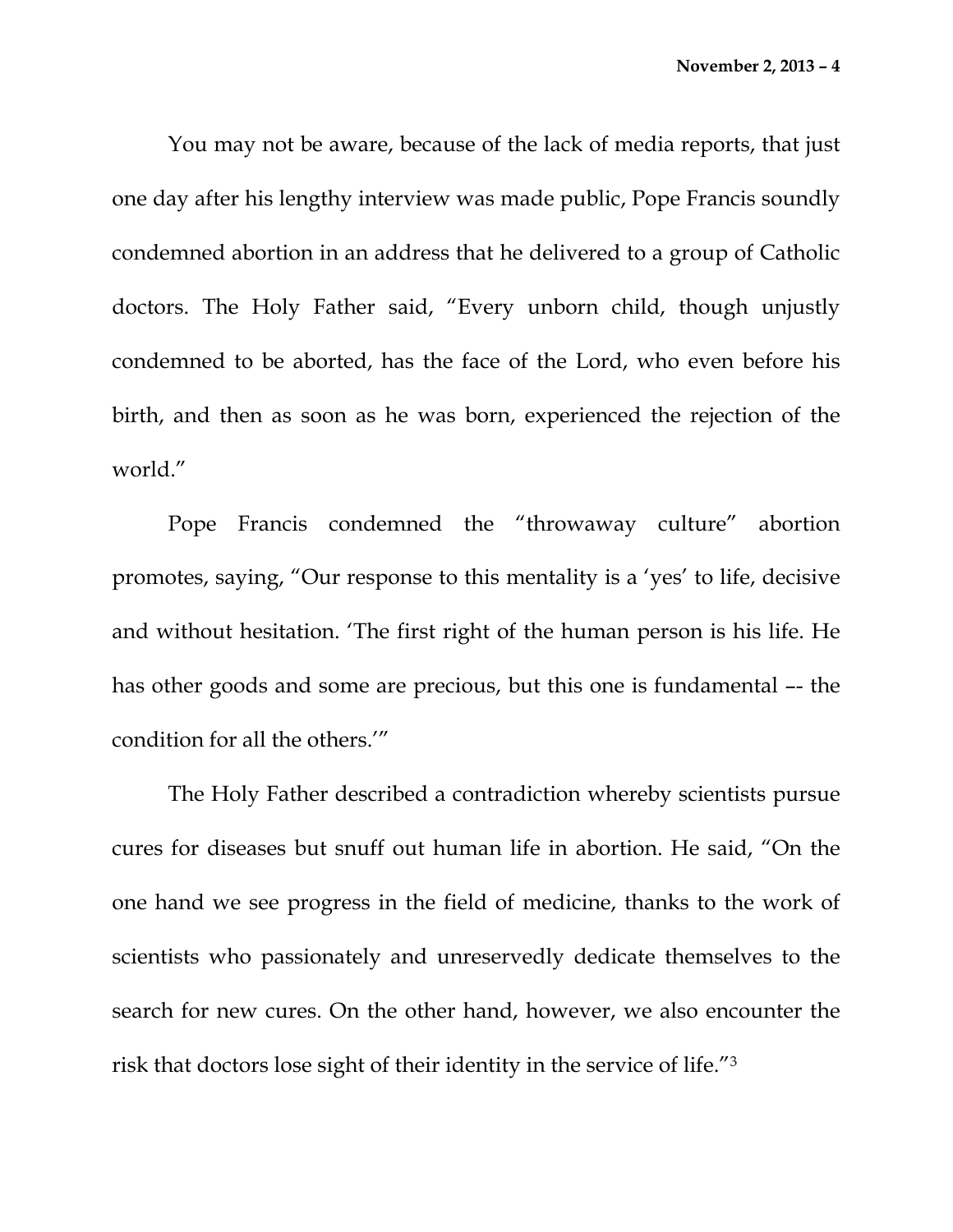To some, the juxtaposition of these quotes may seem contradictory,4 but they are perfectly consistent with Catholic Church teaching, which not only stresses the truth about sin, but also the mercy of God's love. Pope Francis is reminding people of the latter, that we cannot simply talk about sin without also taking about the redemption that Christ offers us through His death on the cross.

Contrary to the media's wishes, the Pope did not change the Church's teaching about the sinfulness of abortion, contraception and homosexual acts, but he was emphasizing that such sins can be forgiven. Thus, it is true to say, even after the Pope's remarks, that, abortion is a sin, contraception is a sin, homosexual acts are sinful, but the Pope is also saying that these statements do not end the conversation. We must also speak of God's mercy to those who feel burdened by the guilt of these sins.

The Pope expressed this essential message in these words: "The most important thing is the first proclamation: Jesus Christ has saved you. And the ministers of the church must be ministers of mercy above all. The confessor, for example, is always in danger of being either too much of a rigorist or too lax. Neither is merciful, because neither of them really takes responsibility for the person. The rigorist washes his hands so that he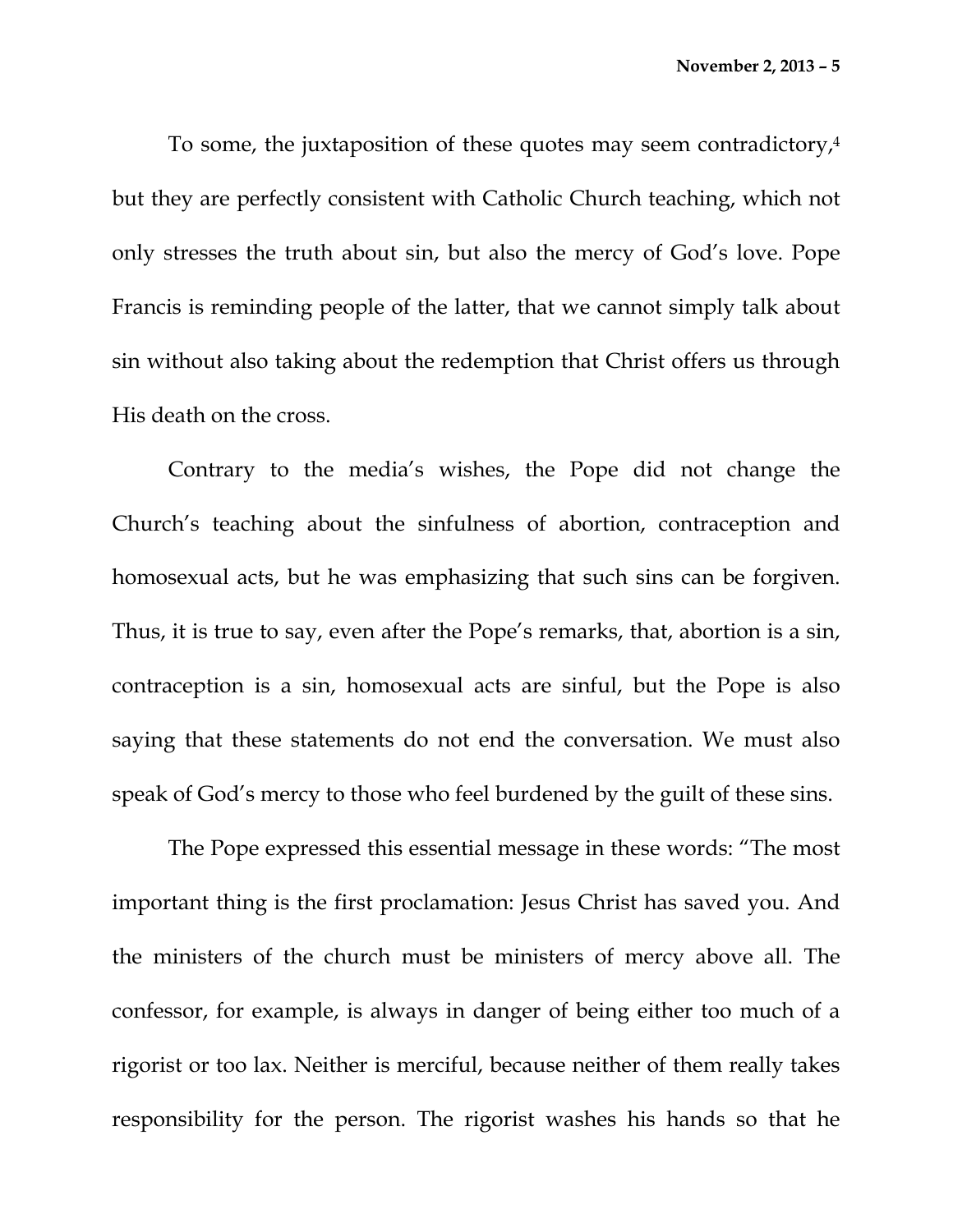leaves it to the commandment. The loose minister washes his hands by simply saying, 'This is not a sin' or something like that. In pastoral ministry we must accompany people, and we must heal their wounds."5

This is a key point which the secularists are missing: they think that stressing God's mercy means that sins are no longer sins. On the contrary, God's mercy is a great gift of grace precisely because sins *are* sins and they call for repentance and forgiveness.

Note from the interview, when he was asked to describe himself, Pope Francis said simply, "I am a sinner." After a brief pause, he amplifies this self-identity in the understanding of a Christian who has been saved by Christ, saying, "I am a sinner whom the Lord has looked upon." Then he gives a beautiful example referring to St. Matthew (whose feast day we celebrate today), saying that in Rome he often visited the Church of St. Louis of France, and he went there to contemplate the painting of "The Calling of St. Matthew," by Caravaggio. Referring to this painting, the Pope said, "That finger of Jesus, pointing at Matthew. That's me. I feel like him. Like Matthew. It is the gesture of Matthew that strikes me: he holds on to his money as if to say, 'No, not me! No, this money is mine.' Here, this is me, a sinner on whom the Lord has turned his gaze. And this is what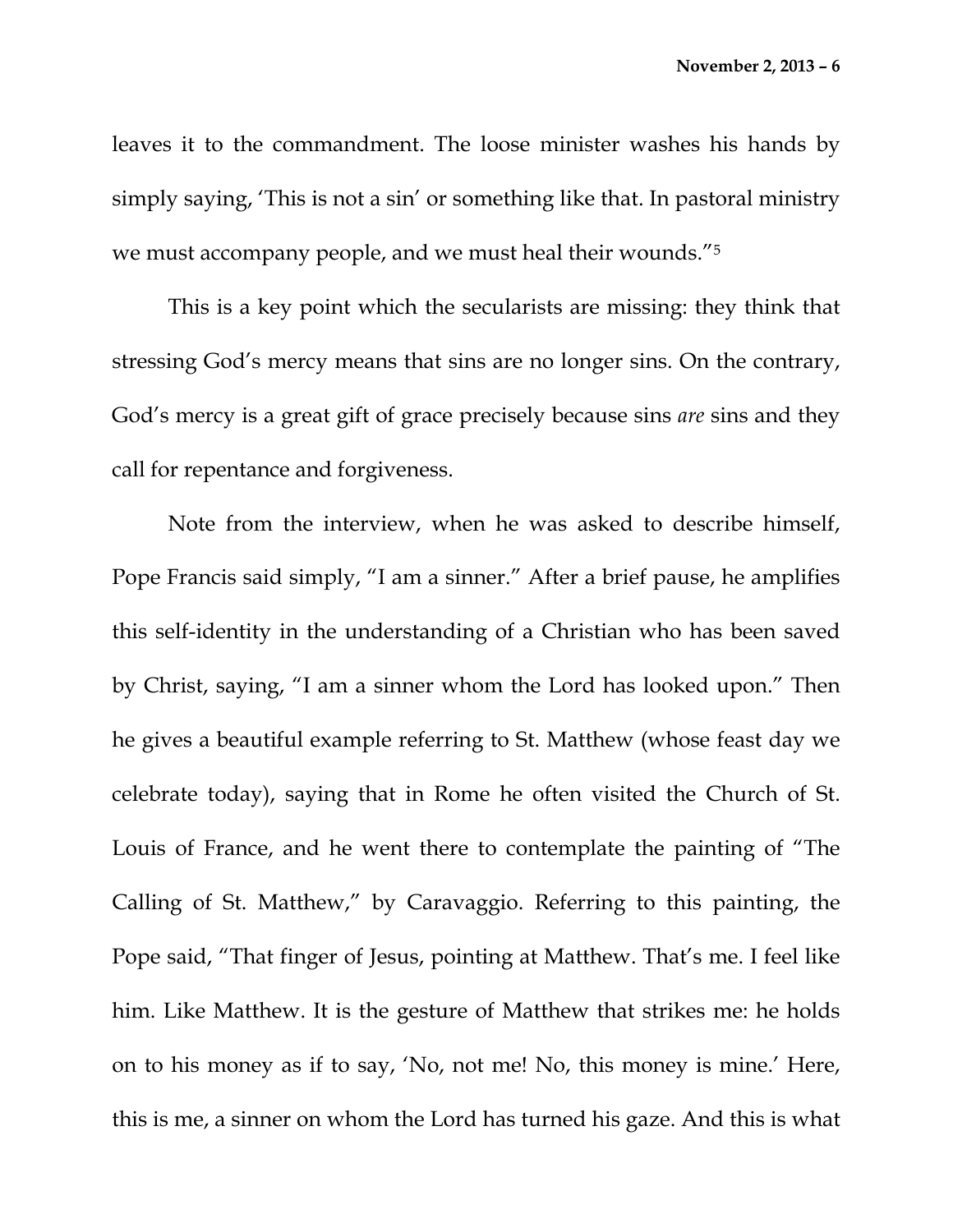I said when they asked me if I would accept my election as pontiff. I am a sinner, but I trust in the infinite mercy and patience of our Lord Jesus Christ, and I accept in a spirit of penance."6

So, far from saying that we shouldn't treat sins as sins, we are saying that our recognition and condemnation of sin does not stop there, but rejoices in the mercy of Christ the Redeemer.

That is why our condemnation of the sin of abortion does not stop there, but includes Project Rachel, which is the Church's loving outreach of reconciliation and healing for those who are struggling with the guilt, grief and pain that follows an abortion.7

That is why our condemnation of the sin of contraception does not stop there, but includes pastoral care and education for parents who wish to learn about natural family planning in accord with the teachings of the Church.8

That is why our condemnation of the sin of homosexual activity does not stop there, but includes offering group support and spiritual direction through programs such as the Courage Apostolate for those struggling with same-sex attraction who seek help living in accord with the virtue of chastity.9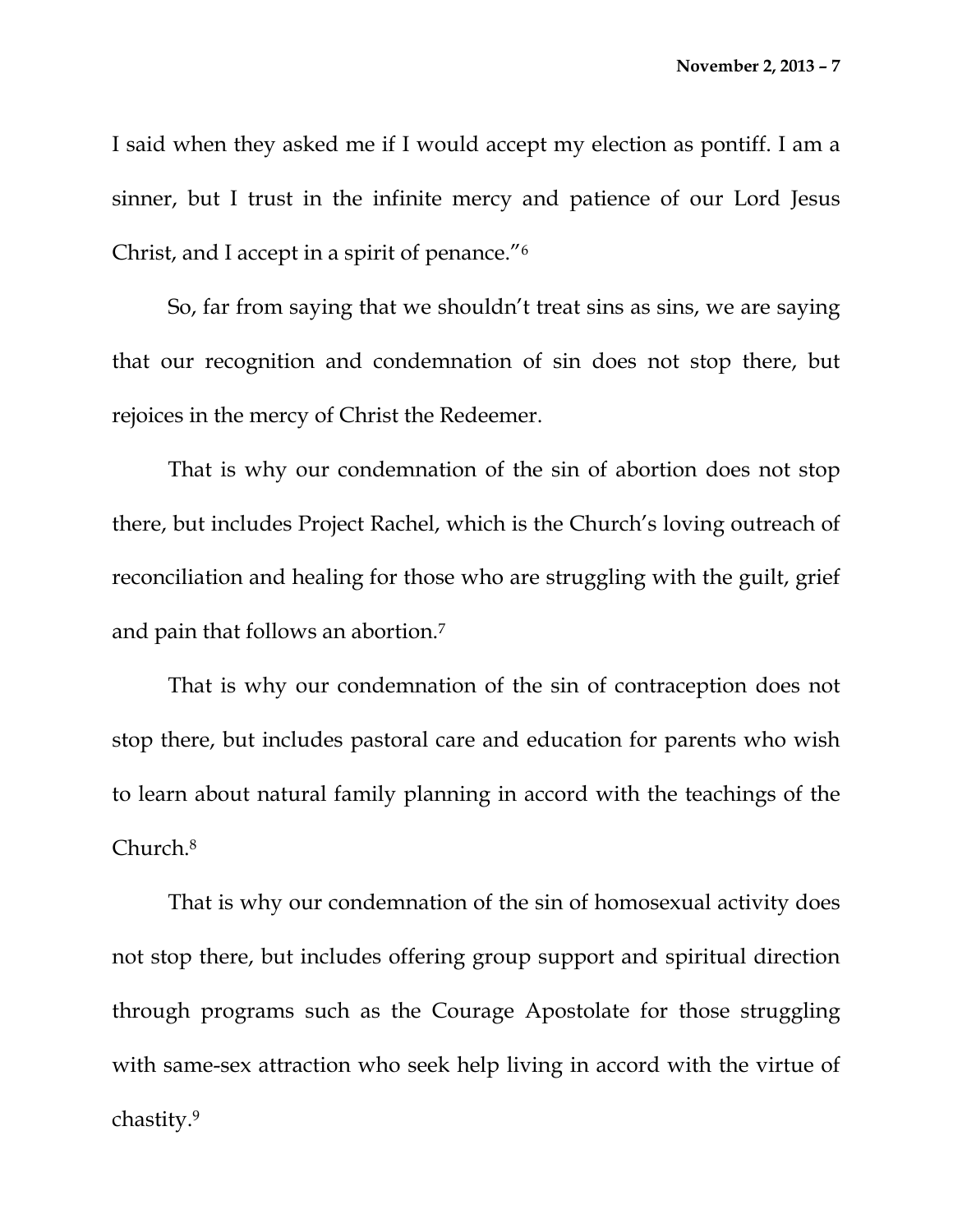That is why we do not passively resign ourselves to any kind of sin and give in to the devil's temptations without the struggle of a spiritual battle, but when we do sin, we can take comfort in the mercy and forgiveness of the Sacrament of Penance. In the words of Pope Francis, "This is also the great benefit of confession as a sacrament: evaluating case by case and discerning what is the best thing to do for a person who seeks God and grace. The confessional is not a torture chamber, but the place in which the Lord's mercy motivates us to do better."10

In terms of challenges coming from the law, we are familiar with the challenges of the insurance mandate from the federal Department of Health and Human Services requiring coverage for contraception, sterilization and abortion-inducing drugs. This HHS mandate is being challenged in dozens of lawsuits around the country, some of them filed on behalf of religious entities such as faith-based hospitals, colleges and universities. Others have been filed by private, for-profit companies whose owners have First Amendment religious freedom objections to providing such coverage. So far, in 35 cases that have been filed by private, for-profit companies, 30 of them have received preliminary injunctions barring the federal government temporarily from enforcing the HHS mandate while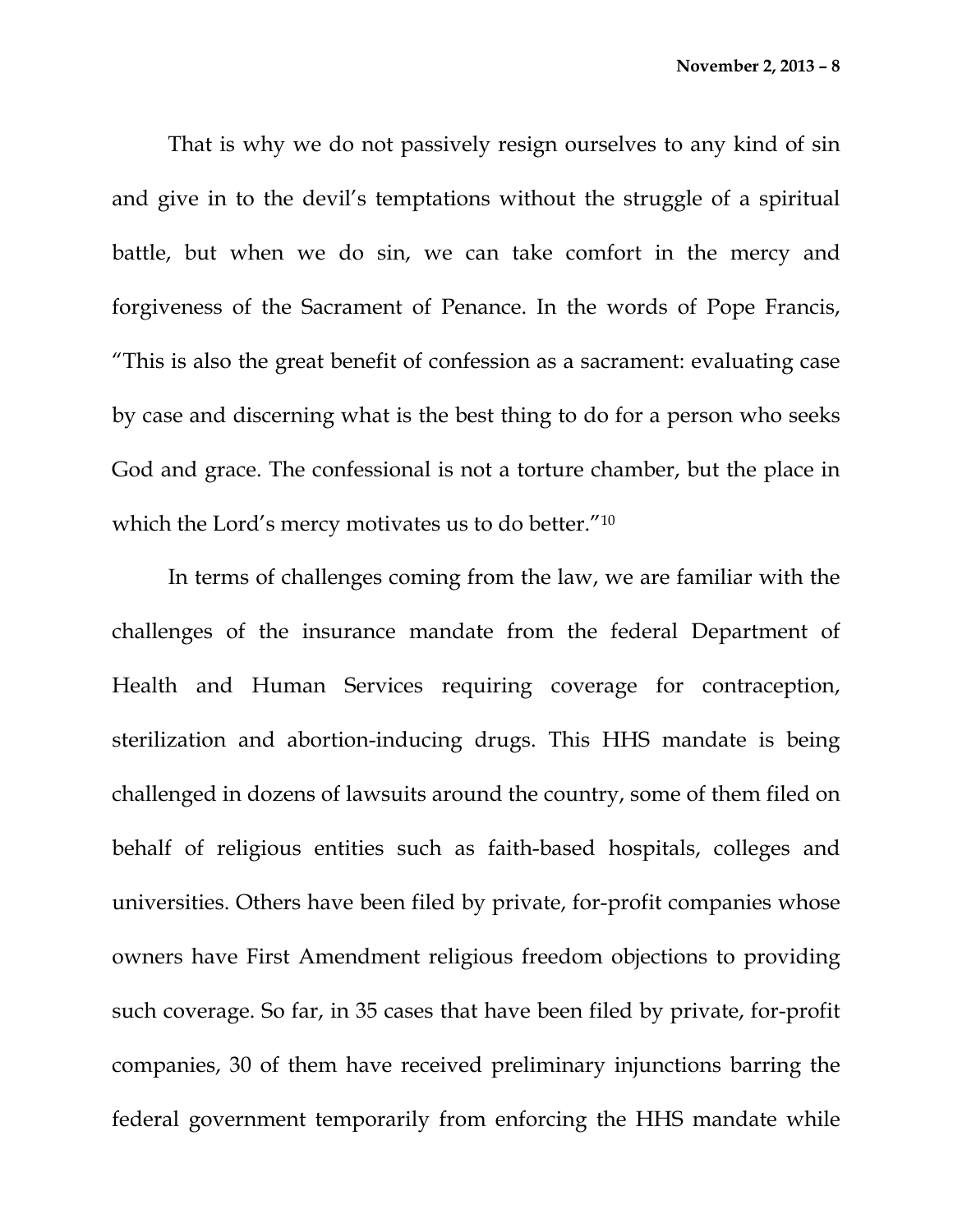the litigation is pending. This is a good sign, but the final outcome will most likely be decided eventually by the United States Supreme Court.

In this regard, it is important to note that some people are shrugging off the challenge of the HHS mandate, saying that they don't have a problem with contraception, so what's the big deal? The big deal, first of all, is that the HHS mandate is not just about contraception. As the owners of Hobby Lobby have said in their lawsuit challenging the HHS mandate, they do not have a religious objection to contraception, but they do have a religious objection to abortion, and the HHS mandate also includes coverage for abortion-inducing drugs. That is not widely known, because the secular media often simply refer to the HHS mandate as covering contraception, seeing abortion-inducing drugs as just another form of birth control, in their view.

Even if one considers the HHS mandate as only dealing with contraception, there is another problem. Let me describe it this way: how many of you have heard of the 1973 Supreme Court case of *Roe v. Wade*? In a forum such as these with so many pro-life people in attendance, most of you of course have heard of *Roe v. Wade*. Now let me ask: how many of you have heard of the 1965 Supreme Court case of *Griswold v. Connecticut*? Not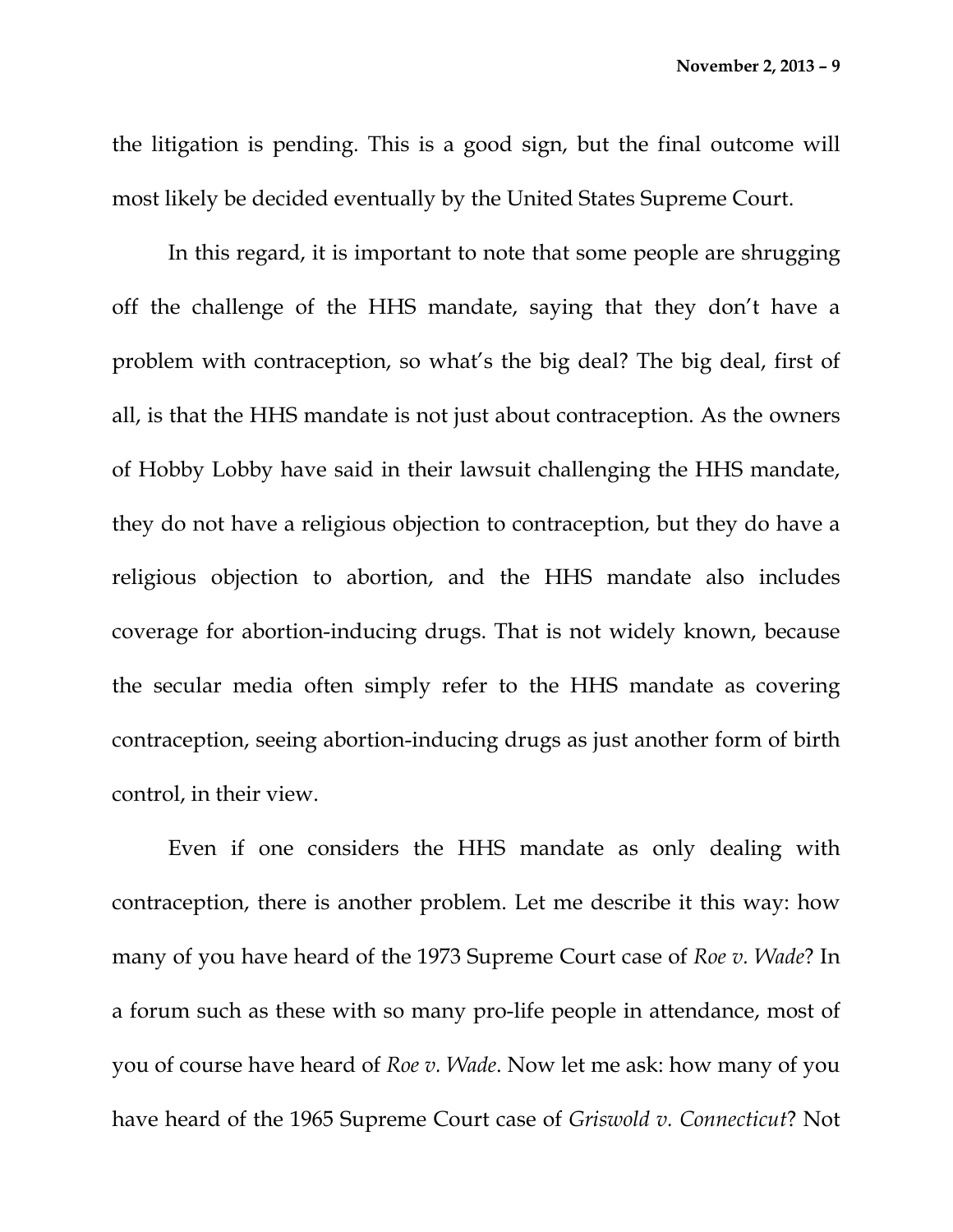as many. *Griswold v. Connecticut* is not as well known or remembered because it is the case where the U.S. Supreme Court said that it was unconstitutional for states to outlaw contraception, and a lot of people shrugged that off because they had no objection to contraception. Even Justice Potter, who dissented from the majority opinion in *Griswold v. Connecticut*, called the Connecticut statute "an uncommonly silly law," but argued that it was nevertheless constitutional.11

 Yet, the rationale that underlies *Griswold v. Connecticut* is where the Supreme Court first introduced the idea that a "right to privacy" was to be found in the "penumbras" and "emanations" of other constitutional protections, even though the Constitution does not explicitly mention "privacy." This is significant because the Supreme Court cited the "right to privacy" articulated in *Griswold v. Connecticut* as the legal and binding precedent to grant the unfettered license for abortion in *Roe v. Wade*.12 In the same way, if a precedent is set whereby the government can mandate the provision of contraception, then you can be sure that the next step will be to use this precedent and its rationale as the basis for the government to mandate the coverage of abortion.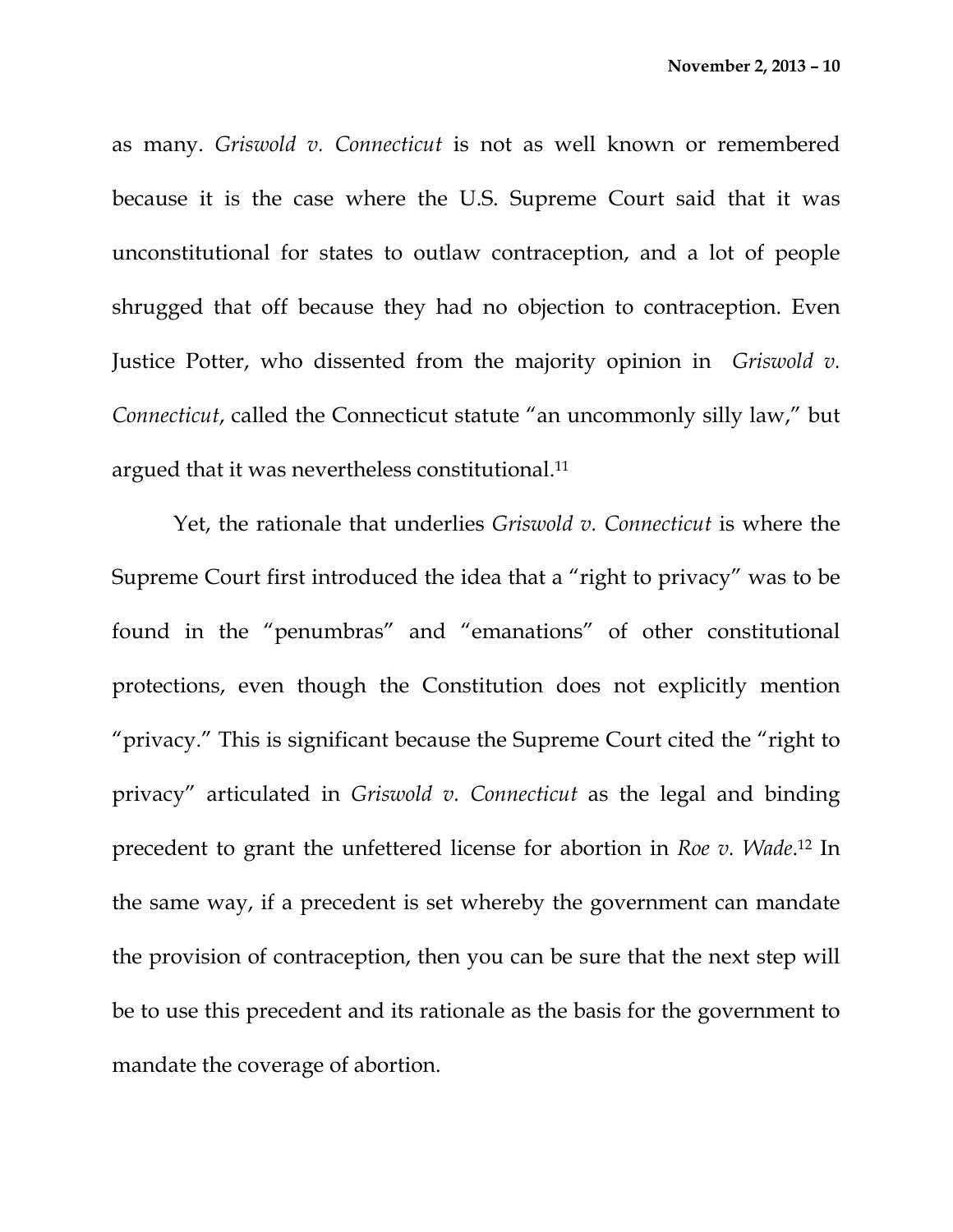In terms of the internal challenges that we must face within ourselves that threaten our own commitment, resolve and inner-strength to be prolife, the biggest obstacle, as I see it, is sin. In the secular context, we might simply call this *apathy*, that the agenda of promoting and protecting life would be more successful if people were not so apathetic about these issues. But in the religious context, we must call this temptation by its more specific and theologically-precise terminology, namely, *acedia*.

St. Gregory the Great and St. John Cassian described seven deadly or capital sins that often deal more with attitudes of the heart than with our actual conduct or behaviors. These seven deadly sins are **pride**, **avarice**, **lust**, **anger**, **gluttony**, **envy**, and **sloth**. They are called *capital sins* because they lead to other sins, and *deadly* because their repetition clouds the conscience, corrupts the concrete judgment of good and evil, and deadens our sense of right and wrong.

Just as in the list of the seven deadly sins that I have just given, **sloth** is usually mentioned last, I wish to deal with it primarily, because I believe that sloth, properly understood, is at the root of many other sins. Sloth is often mistakenly understood simply to mean laziness. Actually sloth is more than being a "couch potato" who is too lazy to get up and do some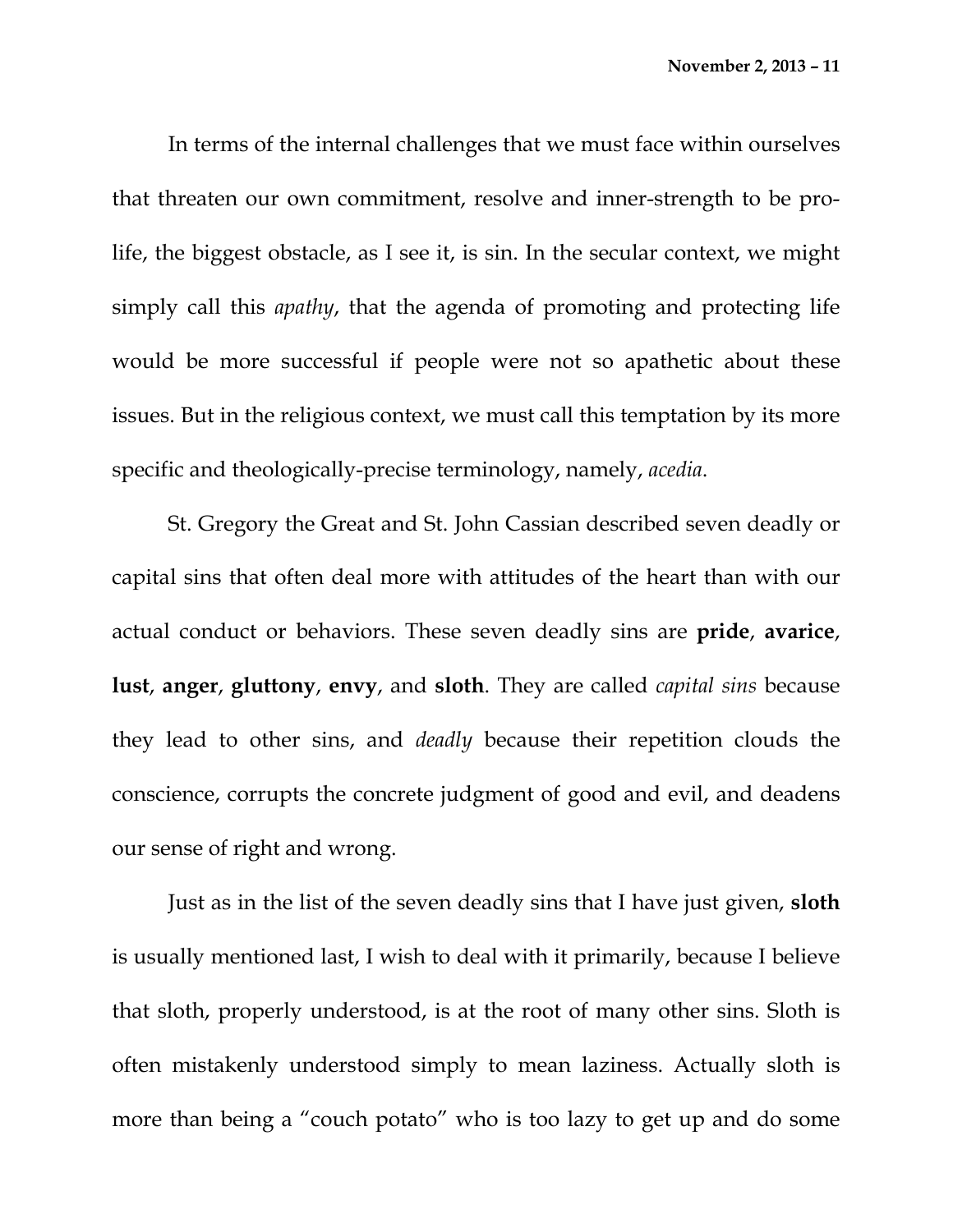chores around the house. It is also more than the lethargy or inertia that a person may experience who would rather just stay home than go to church. The capital sin of sloth refers to a spiritual sluggishness also known as *acedia*, which refuses the joy that comes from God and is repelled by divine goodness. Since *acedia* captures the more profound meaning of the spiritual reality than the commonly-used word *sloth*, I will use the word *acedia* in my spiritual analysis of this capital sin.

According to the description of *acedia* in the *Catechism of the Catholic Church*, "The spiritual writers understood by this a form of depression due to lax ascetical practice, decreasing vigilance, carelessness of heart." (#2733).

In his article, "Pornography and Acedia" in the journal FIRST THINGS, Reinhard Hütter, Professor of Christian Theology at Duke Divinity School, says that acedia "is the very foregoing of friendship with God, that there never was and never will be friendship with God, that there never was and never will be a transcendent calling and dignity of the human person. Nothing matters much, because the one thing that really matters, God's love and friendship, does not exist and therefore cannot be attained." In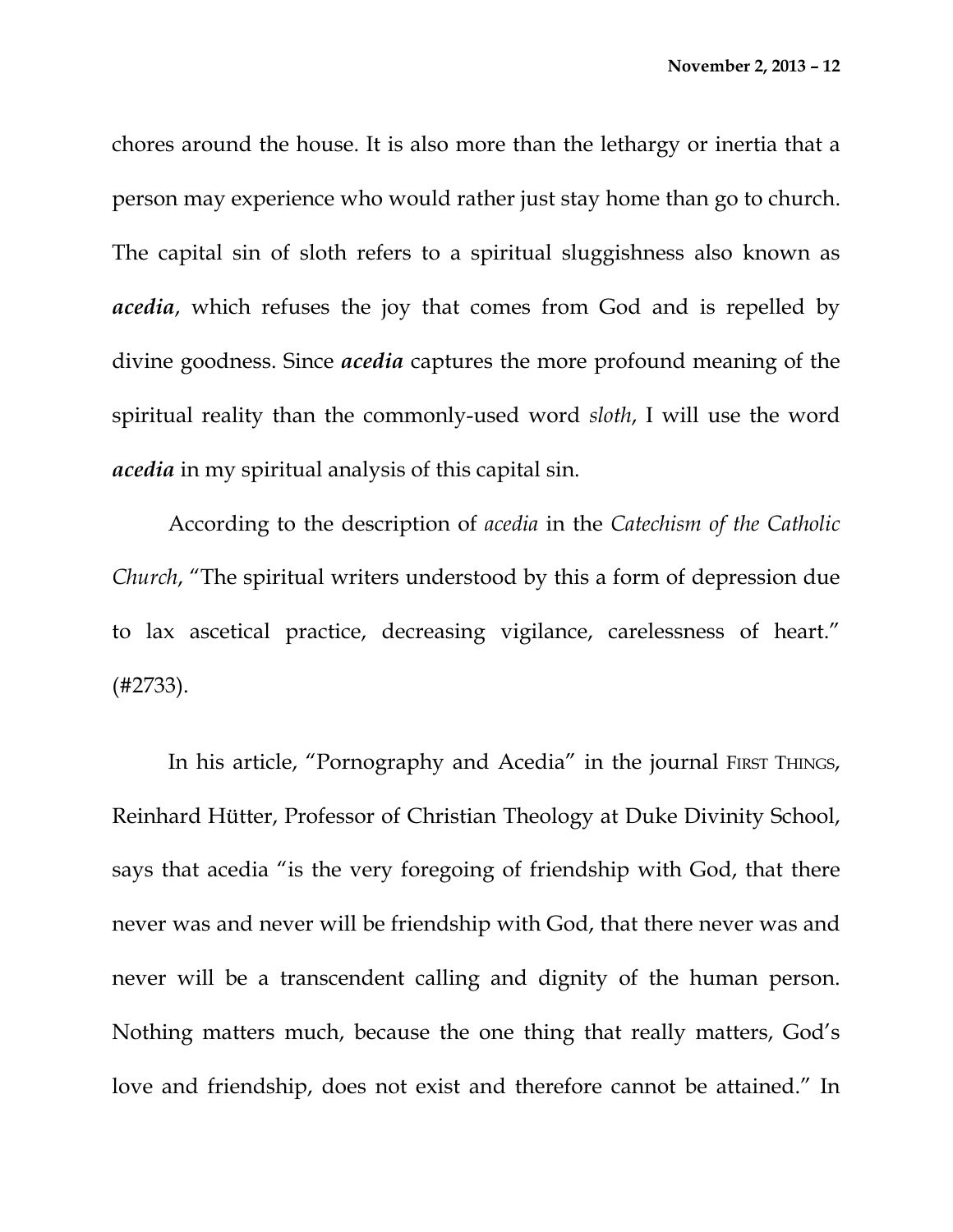contemporary conversation, acedia is best exemplified in the response you receive when you're trying to explain something that you think is really important and the only reaction you get is a dismissive one-word reply, "Whatever."

The reason acedia is so deadly is that this capital sin creates a void at the center of our being that we try to fill with transitory rushes of pleasure—primarily sexual—hence, its connection to other deadly sins such as lust and vices such as pornography. But these pleasures can never fill the void created by the loss of our transcendent calling to the love and friendship of God. That is why such vices are so addictive, because they never leave us satisfied, and this vicious circle of unfulfilled compulsion ultimately leads to acedia's most dangerous offshoot: despair. As Professor Hütter puts it, "This vice's post-Christian secular offshoot, an unthematic despair posing as boredom, covers—like a fungus—the spiritual, intellectual, and emotional life of many, if not most, who inhabit the affluent segments of the Western secular world."13

As Pope Emeritus Benedict XVI put it, "Man is a relational being. And if his first, fundamental relationship is disturbed—his relationship with God – then nothing else can be truly in order."<sup>14</sup>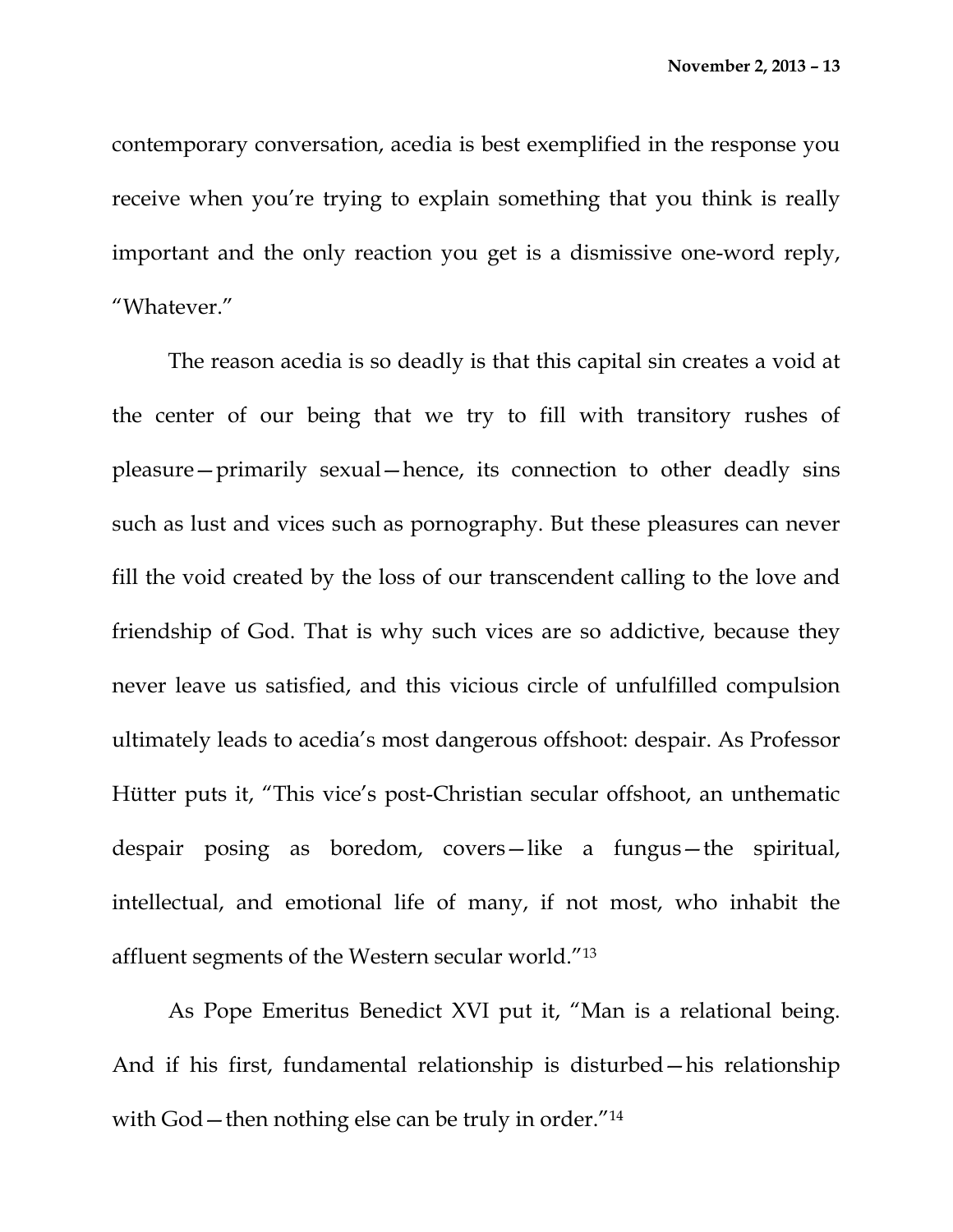Another obstacle in the way of promoting and protecting human life is that too many Catholics have justified their rejection of Catholic teaching on human sexuality, marriage and family life as a matter of following their "conscience," but apparently without properly understanding what "conscience" means. The word "conscience" comes from two Latin words, "co-" (which means "together" or "with') and "science" (which means to have knowledge about something). Conscience means to share knowledge with someone else about what is right or wrong. Conscience does not act in isolation on some sort of personal or individual intuition disconnected from someone or something else. For a Catholic, a properly formed conscience means to share God's knowledge and the Church's teaching about right or wrong. So those who invoke "conscience" to justify their rejection of divine law as taught by the Catholic Church are saying that they have chosen to follow the thinking, knowledge and values of someone or something other than the Pope or the Catholic Church.

For example, when Saint Thomas More invoked his conscience in refusing to sign Henry VIII's Oath of Supremacy declaring the King to be the Head of the Church of England, Thomas was not just following a personal preference, but was declaring that he was thinking with the Pope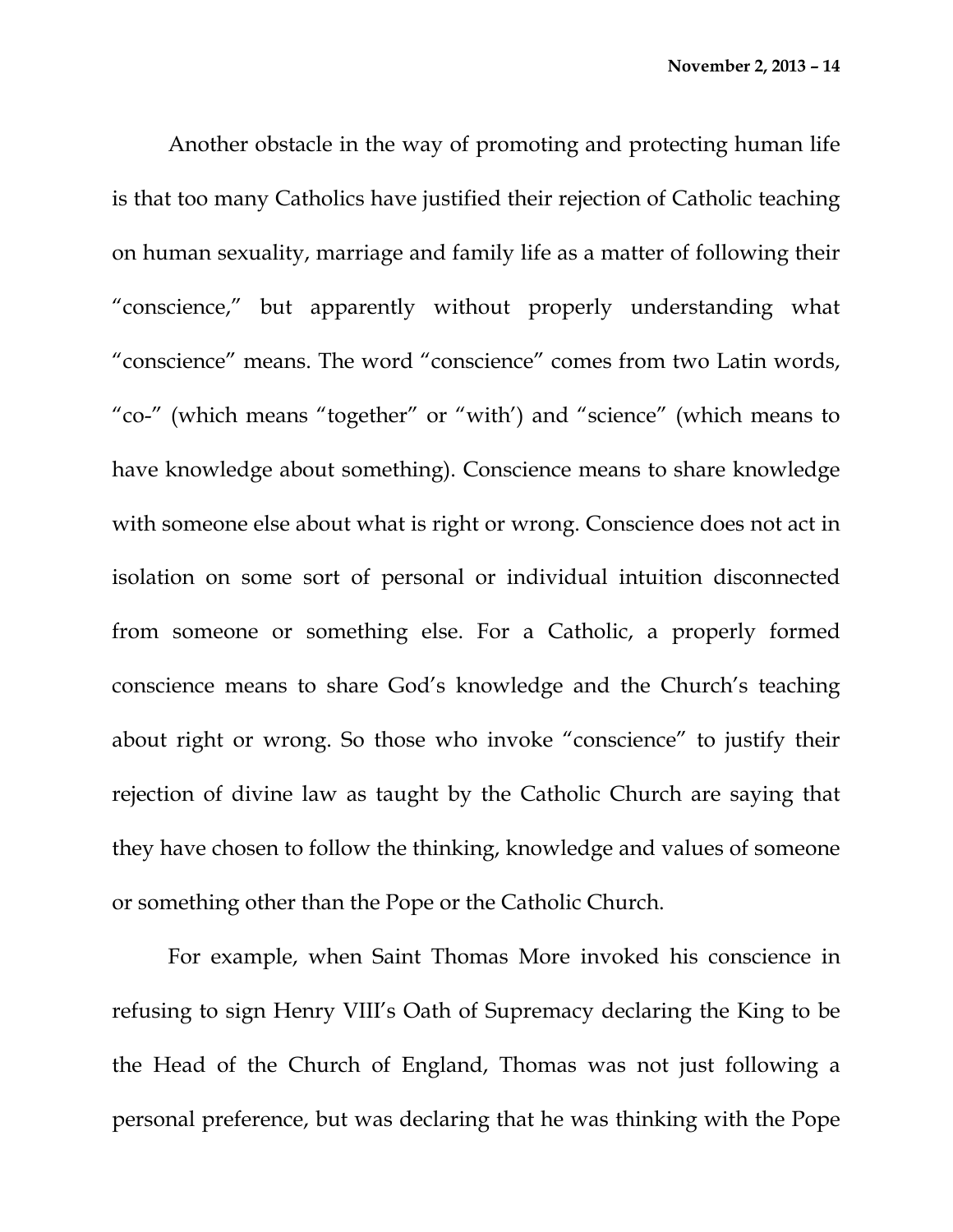and would follow him, not the King. Others chose instead to think with the King, and follow him.

In order to overcome the external and internal challenges to the freedom to be pro-life today, I offer some practical tips in a book that I recently co-authored with my brother Joe called, *Holy Goals for Body and Soul: Eight Steps to Connect Sports with God and Faith*. Although I wrote this book from the perspective of sports such as hockey and marathon running, the challenges that athletes face are similar to the challenges that we face in everyday life, such as fear, frustration and failure. After describing these three challenges, I suggest five steps to overcome them, namely: fortitude, faith, family, friendship and fun. I don't have time to go through all eight steps now, so you'll just have to read the book! But suffice it to say that the virtue of fortitude, a strong faith, the love of a close-knit family, the personal support of caring friends, and an attitude that enjoys good clean fun are the best antidotes to whatever fears, frustrations and failures that we face in life.

In conclusion, let us turn to Our Lady of Guadalupe for her intercession. Unlike many images of the Blessed Mother which depict her with her child Jesus in her arms, the icon of Our Lady of Guadalupe shows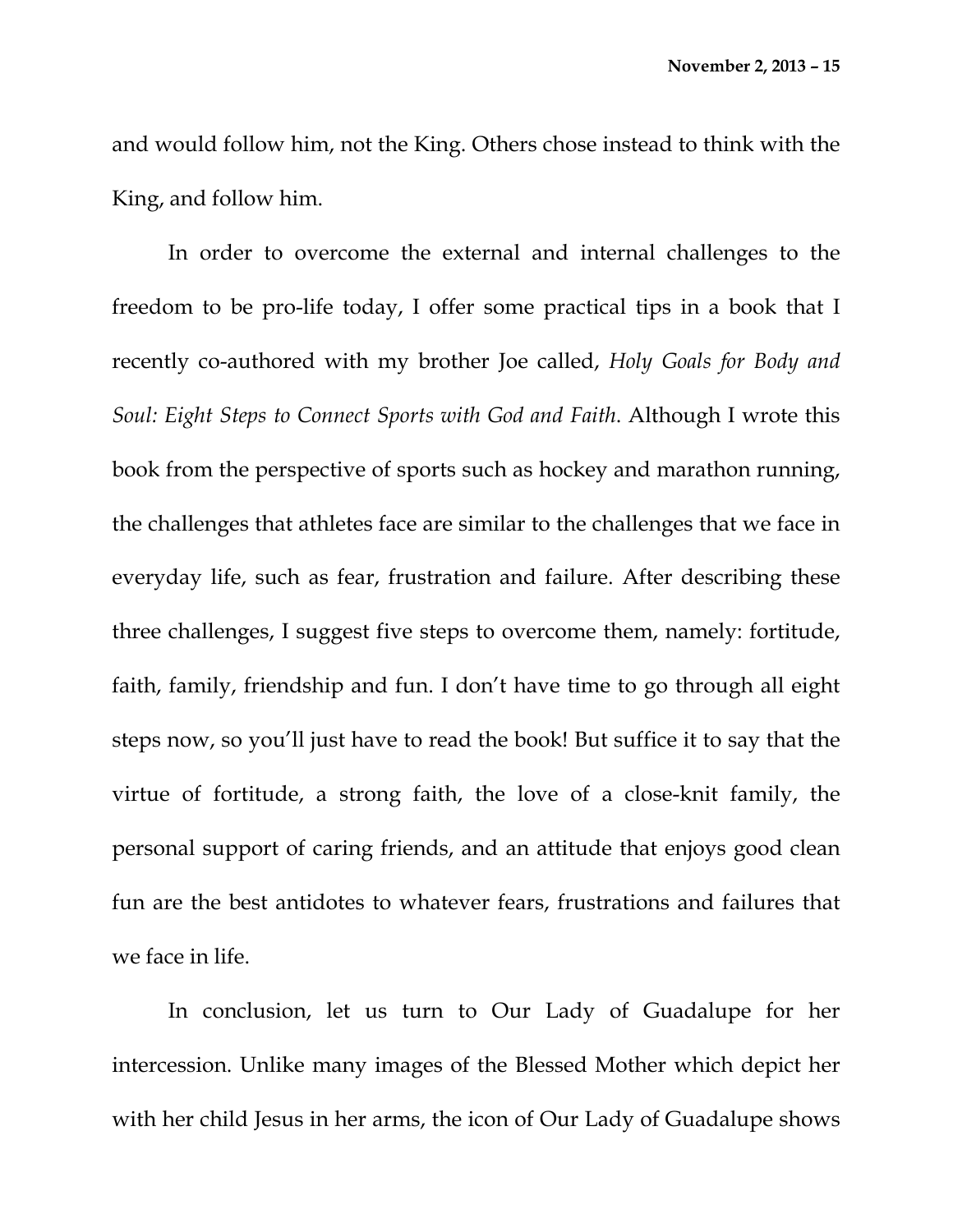Mary as pregnant with her unborn child, expecting the birth of Our Savior, inspiring us in our work to save unborn babies from the execution of the abortionists. I pray that Our Lady of Guadalupe will intercede for our Holy Father, Pope Francis, for the wisdom of the Holy Spirit to guide him in his teaching of the universal Church and to help us to understand the Church's teaching in its fullness.

May God give us this grace. Amen.

**A Svív (Hungary)**

**Brotéria (Portugal)**

**Choisir (Switzerland)**

**Études (France)**

- **La Civiltà Cattolica (Italy)**
- **Mensaje (Chile)**

**Razón y fe (Spain)**

**Sic (Venezuela)**

**Signum (Sweden)**

- **Stimmen der Zeit (Germany)**
- **Streven (Belgium)**

<sup>1</sup> http://www.thinkingfaith.org/articles/20130919\_1.htm. This article is also published in the following journals of the Society of Jesus:

**America (United States of America)**